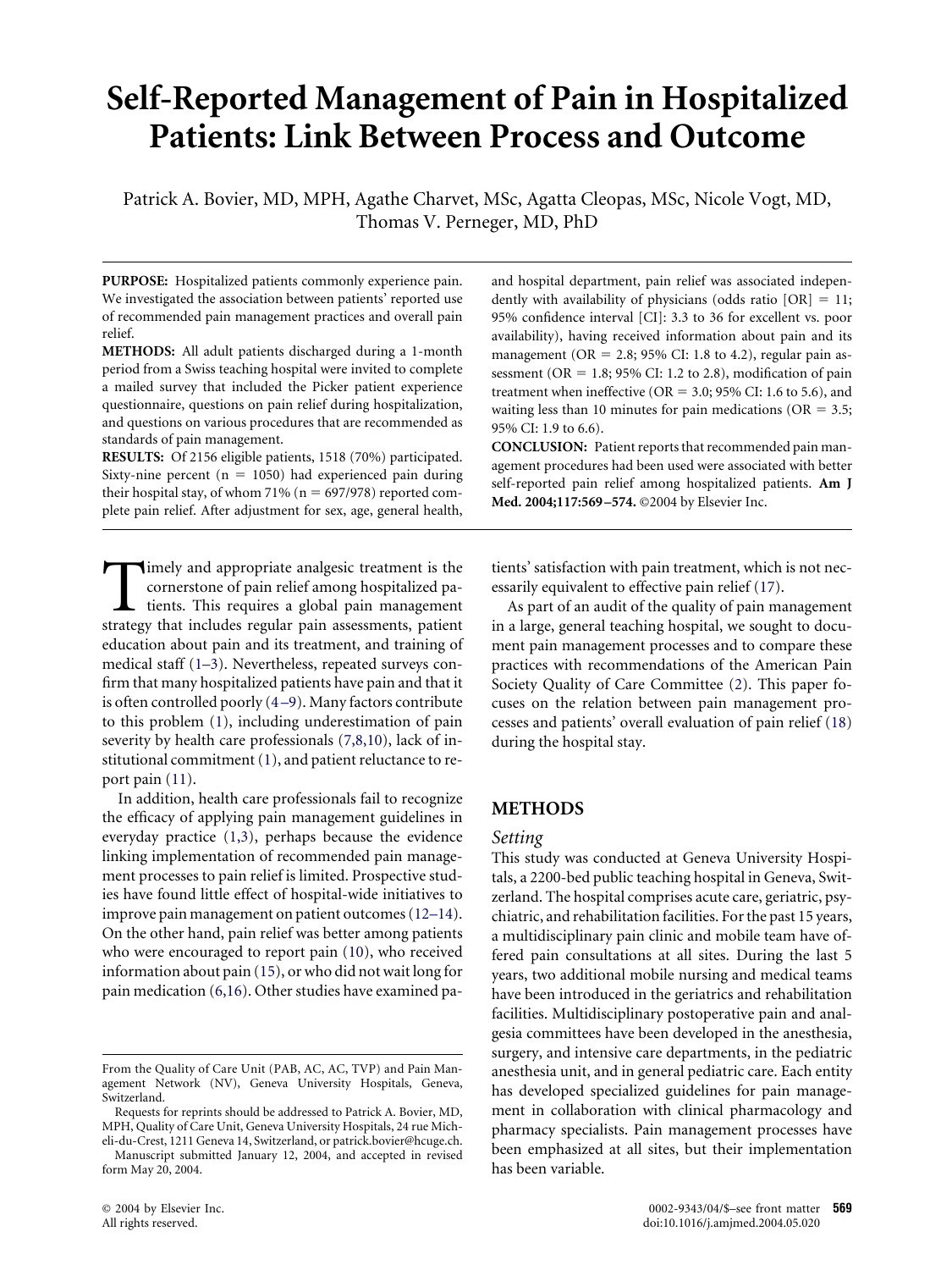## *Study Design and Sample*

Data collection was integrated into the annual patient satisfaction survey. All adult patients discharged alive from the institution in March 2001 ( $N = 2437$ ) were surveyed by mail, with up to two reminders sent to nonrespondents during the next 3 months. We excluded 51 patients who died after discharge, 72 with an incorrect address, 29 who did not understand enough French, and 129 who considered that they were too ill to participate in the survey, leaving 2156 eligible patients. As a quality improvement project involving minimal risk to participants, the study was exempted from formal review by the hospital's research ethics committee.

## *Questionnaire*

The core of the patient questionnaire was the Picker instrument [\(19,20\)](#page-5-0), which measures patient experience rather than satisfaction. For most items, patients are asked to report their experiences about processes or events. The section on pain management was expanded with questions developed by members of the Geneva Hospitals Pain Management Network to address several pain management processes (information, assessment, pain intensity, and modification of treatment).

#### *Study Variables*

The outcome variable was the patient's overall assessment of pain relief during hospitalization ("Overall, was your pain relieved during the hospital stay?"). The answers "yes, to some extent" and "no" were grouped and compared with "yes, completely".

The main predictor variables were patient reports of compliance with the following recommended pain management processes [\(Table 1\)](#page-2-0): having received information about pain and its management, regular pain assessment, regular use of a pain assessment tool, regular administration of analgesics, modification of pain treatment when current treatment proved ineffective, use of a patient-controlled analgesic device, waiting time before the requested pain medication was brought to the patient, availability of nurses, and availability of doctors. Intensity of pain ("In general, when you were in pain, how severe was the pain?"; severe vs. moderate vs. mild) was used for descriptive purposes only because intensity is affected both by the underlying disease and by analgesic treatment.

Additional variables included patient age, sex, number of hospitalizations during the past 6 months, educational level, and two single-item measures from the 36-Item Short Form health survey (general health and feeling depressed [\[21\]\)](#page-5-0). Information on the hospital department (internal medicine, geriatrics, surgery, gynecology-obstetrics, or psychiatry) from which the patient was discharged was obtained from hospital administrative records.

## *Statistical Analysis*

We first identified patients who had experienced pain at any time during hospital stay ("Were you ever in pain during your hospital stay?"; yes vs. no). Because some patients who answered "no" to this question or who skipped it nevertheless described pain intensity, reported change in pain medication, or reported having asked for pain medication, answers to these other questions were also used to identify patients who experienced pain during their hospital stay.

Chi-squared tests were used to study how overall pain relief varied by patient characteristics and reported aspects of medical care. Logistic regression was used to identify multivariate predictors of pain relief. Variables that were significant in univariate analyses were included in the multivariate model, along with important determinants of pain relief that have been identified by others, including sex [\(22\)](#page-5-0), age [\(15\)](#page-5-0), and hospital department [\(10\)](#page-5-0). A stepwise procedure, guided by the analyst, was used to identify variables for inclusion in the final model. We did not include level of pain because we hypothesized that it reflects the effectiveness of pain management and therefore belongs in the causal chain. Finally, we counted how many significant medical care processes were reported as implemented by each patient, and computed the proportions of patients reporting pain relief by count. For this analysis, we combined very good and excellent availability of physicians. All statistical tests were twosided, with a significance level of 0.05. Statistical analyses were performed using SPSS 11 (Chicago, Illinois).

# **RESULTS**

After two reminders, 1518 (70%) of the 2156 eligible patients returned the survey. The mean  $(\pm SD)$  time between discharge from the hospital and completion of the survey was 80  $\pm$  21 days. About two thirds of the patients  $(69\%, n = 1050)$  reported pain during their hospital stay: 830 reported that they had been in pain, 208 described pain intensity, 8 noted a change in pain medication, and 4 asked for pain medication. Pain was reported as severe by 455 respondents (47%), moderate by 402 (42%), and mild by 106 (11%). Pain was more frequently reported by women, younger patients, non-Swiss patients, patients with two or more hospital stays in the past 6 months, and patients who more frequently felt depressed [\(Table 2\)](#page-3-0).

#### *Pain Relief*

Overall pain relief during the hospital stay was evaluated by 978 (93%) of the 1050 patients who experienced pain: 697 (71%) said "yes, completely", 240 (25%) said "yes, to some extent", and 41 (4%) said "no". Complete pain relief was reported more frequently by patients whose pain was milder (mild: 90% [95/106]; moderate: 76% [306/402]; severe: 63% [285/455],  $P < 0.001$ ), men, patients aged 25 to 84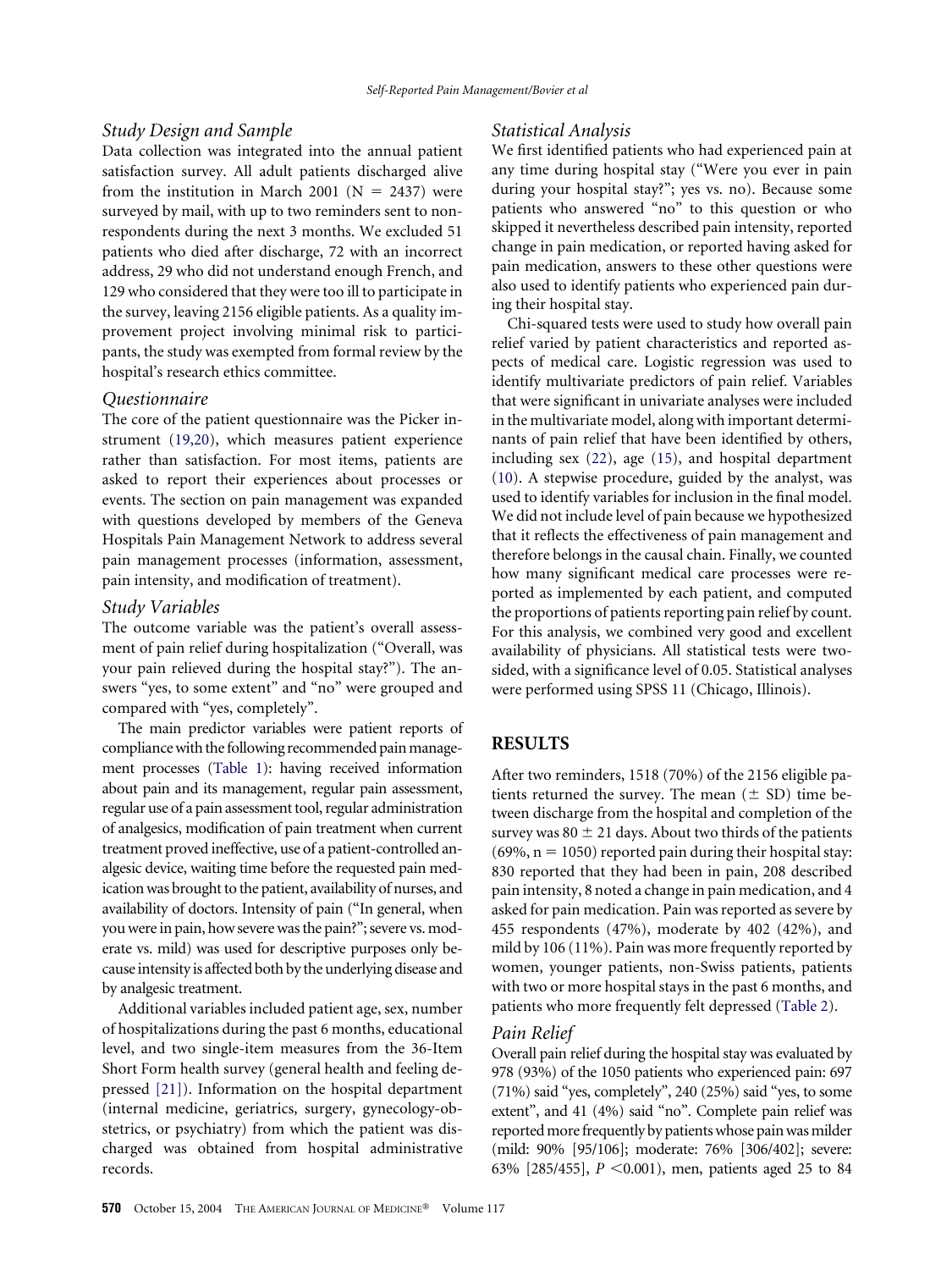# *Self-Reported Pain Management/Bovier et al*

<span id="page-2-0"></span>

|                                                                                                                                                         | Patients with Self-Reported<br>Complete Pain Relief |        |         |  |
|---------------------------------------------------------------------------------------------------------------------------------------------------------|-----------------------------------------------------|--------|---------|--|
| Characteristic                                                                                                                                          | $n/N^*$                                             | (9)    | P Value |  |
| Items from the Picker instrument                                                                                                                        |                                                     |        |         |  |
| Did you have a patient-controlled device to administer a pain medication<br>in case of need?                                                            |                                                     |        | 0.35    |  |
| Yes                                                                                                                                                     | 123/166                                             | (74.1) |         |  |
| No                                                                                                                                                      | 548/778                                             | (70.4) |         |  |
| When you asked for a pain medication, how long did you wait on<br>average?                                                                              |                                                     |        | < 0.001 |  |
| Never asked                                                                                                                                             | 286/360                                             | (79.4) |         |  |
| $<$ 1 minute/immediately                                                                                                                                | 100/115                                             | (87.0) |         |  |
| 1–5 minutes                                                                                                                                             | 171/232                                             | (73.7) |         |  |
| 6-10 minutes                                                                                                                                            | 67/113                                              | (59)   |         |  |
| $11-15$ minutes                                                                                                                                         | 19/40                                               | (48)   |         |  |
| 16-30 minutes                                                                                                                                           | 7/33                                                | (21)   |         |  |
| $>30$ minutes                                                                                                                                           | 6/24                                                | (25)   |         |  |
| Never received the painkiller                                                                                                                           | 0/7                                                 |        |         |  |
| How do you rate the availability of the medical doctors who took care of<br>you?                                                                        |                                                     |        | < 0.001 |  |
| Poor                                                                                                                                                    | 8/33                                                | (24)   |         |  |
| Fair                                                                                                                                                    | 57/119                                              | (48)   |         |  |
| Good                                                                                                                                                    | 266/380                                             | (70.0) |         |  |
| Very good                                                                                                                                               | 203/258                                             | (78.7) |         |  |
| Excellent                                                                                                                                               | 148/167                                             | (88.6) |         |  |
| How do you rate the availability of the nurses who took care of you?                                                                                    |                                                     |        | < 0.001 |  |
| Poor                                                                                                                                                    | 10/28                                               | (36)   |         |  |
| Fair                                                                                                                                                    | 41/88                                               | (47)   |         |  |
| Good                                                                                                                                                    | 246/371                                             | (66.3) |         |  |
| Very good                                                                                                                                               | 232/287                                             | (80.8) |         |  |
| Excellent                                                                                                                                               | 152/183                                             | (83.1) |         |  |
| New items                                                                                                                                               |                                                     |        |         |  |
| Did you receive any information about pain and its management during<br>your hospital stay?                                                             |                                                     |        | < 0.001 |  |
| Yes, definitely                                                                                                                                         | 429/507                                             | (84.6) |         |  |
| Yes, to some extent                                                                                                                                     | 129/246                                             | (52.4) |         |  |
| No                                                                                                                                                      | 119/203                                             | (58.6) |         |  |
| Was your level of pain regularly assessed?                                                                                                              |                                                     |        | < 0.001 |  |
| Yes, always                                                                                                                                             | 471/578                                             | (81.5) |         |  |
| Yes, sometimes                                                                                                                                          | 148/261                                             | (56.7) |         |  |
| No                                                                                                                                                      | 62/122                                              | (51)   |         |  |
| To assess the intensity of pain, was a pain assessment tool used (e.g.,<br>visual analog scale, "pain ruler", 0 to 10 numeric scale, list of<br>words)? |                                                     |        | 0.001   |  |
| Yes, always                                                                                                                                             | 238/302                                             | (78.8) |         |  |
| Yes, sometimes                                                                                                                                          | 104/171                                             | (60.8) |         |  |
| No                                                                                                                                                      | 303/448                                             | (67.6) |         |  |
| During the hospital stay, did you receive a treatment to relieve pain?                                                                                  |                                                     |        | < 0.001 |  |
| Yes, regularly (several days)                                                                                                                           | 504/669                                             | (75.3) |         |  |
| Yes, sometimes                                                                                                                                          | 136/215                                             | (63.3) |         |  |
| N <sub>o</sub>                                                                                                                                          | 44/81                                               | (54)   |         |  |
| In case pain was not relieved by the treatment, was it modified?                                                                                        |                                                     |        | < 0.001 |  |
| Yes, it was modified                                                                                                                                    | 201/311                                             | (64.6) |         |  |
| No, it was not modified                                                                                                                                 | 35/120                                              | (29)   |         |  |
| Pain was always modified                                                                                                                                | 412/479                                             | (86.0) |         |  |

 $*$  n = number with complete pain relief; N = number who responded. Ns do not sum to 978 because of missing data.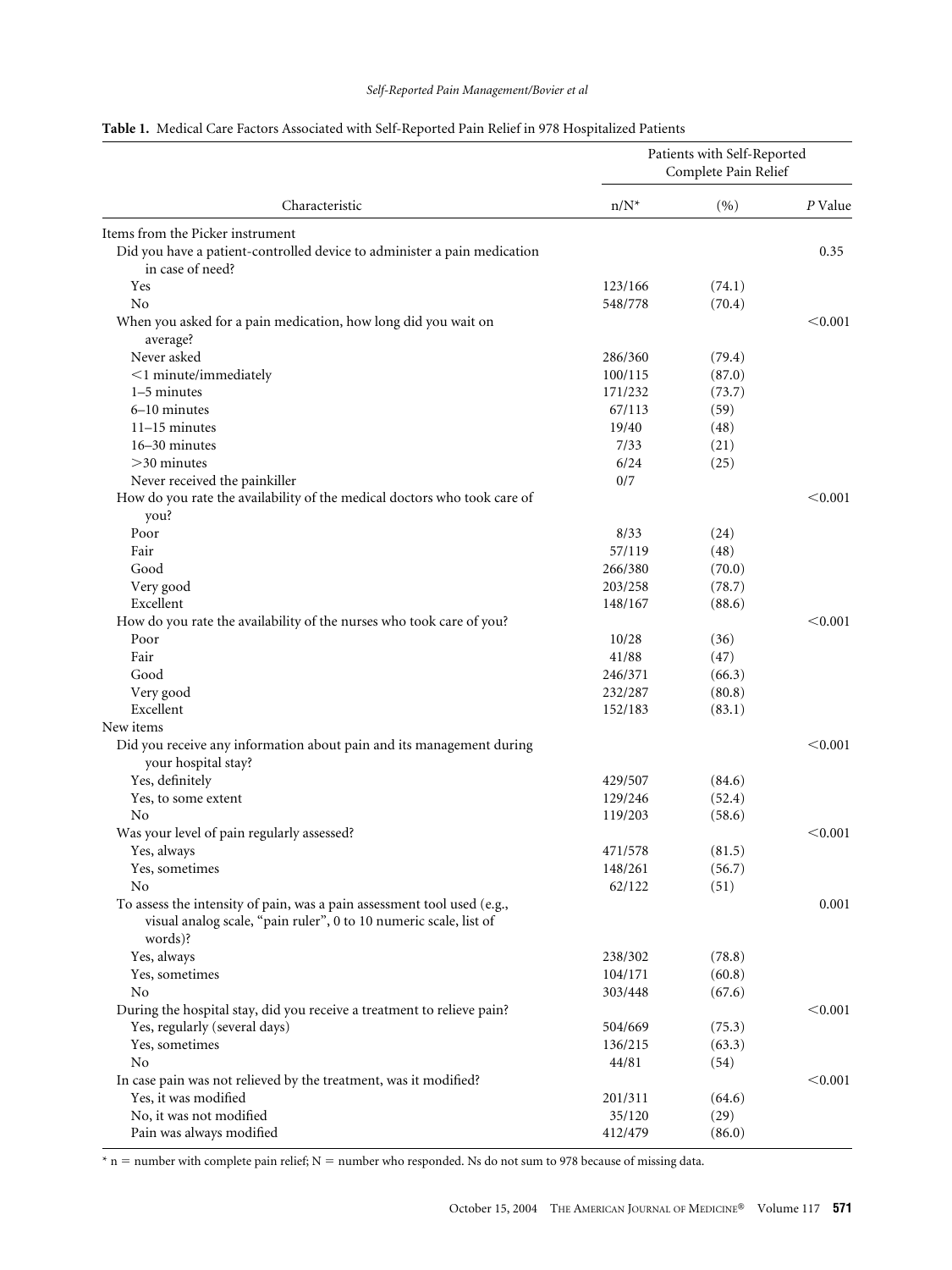| Characteristic                                  | Patients Reporting Pain during<br>Hospitalization |        |         | Patients Reporting Complete<br>Pain Relief |        |                        |
|-------------------------------------------------|---------------------------------------------------|--------|---------|--------------------------------------------|--------|------------------------|
|                                                 | $n/N^*$                                           | (9/0)  | P Value | $n/N^*$                                    | (%)    | P Value                |
| Sex                                             |                                                   |        | 0.04    |                                            |        | 0.005                  |
| Female                                          | 608/852                                           | (71.4) |         | 388/572                                    | (67.8) |                        |
| Male                                            | 442/666                                           | (66.4) |         | 309/406                                    | (76.1) |                        |
| Age (years)                                     |                                                   |        | < 0.001 |                                            |        | 0.04                   |
| $15 - 24$                                       | 55/69                                             | (80)   |         | 36/53                                      | (68)   |                        |
| $25 - 44$                                       | 325/429                                           | (75.8) |         | 219/318                                    | (68.9) |                        |
| $45 - 64$                                       | 300/435                                           | (69.0) |         | 204/285                                    | (71.6) |                        |
| $65 - 84$                                       | 314/497                                           | (63.2) |         | 212/276                                    | (76.8) |                        |
| > 84                                            | 56/88                                             | (64)   |         | 26/46                                      | (57)   |                        |
| Nationality                                     |                                                   |        | 0.001   |                                            |        | 0.41                   |
| Swiss                                           | 659/996                                           | (66.2) |         | 431/613                                    | (70.3) |                        |
| Other                                           | 390/521                                           | (74.9) |         | 265/364                                    | (72.8) |                        |
| Education                                       |                                                   |        | 0.79    |                                            |        | 0.23                   |
| Primary school or apprenticeship                | 637/914                                           | (69.7) |         | 418/597                                    | (70.0) |                        |
| Secondary school, university, other             | 336/487                                           | (69.0) |         | 234/317                                    | (73.8) |                        |
| Medical service                                 |                                                   |        | < 0.001 |                                            |        | < 0.001                |
| Internal medicine                               | 302/491                                           | (61.5) |         | 161/272                                    | (59.2) |                        |
| Geriatrics                                      | 59/88                                             | (67)   |         | 28/46                                      | (61)   |                        |
| Surgery                                         | 469/626                                           | (73.5) |         | 355/439                                    | (80.9) |                        |
| Psychiatry                                      | 55/100                                            | (55)   |         | 25/50                                      | (50)   |                        |
| Gynecology-obstetrics                           | 174/213                                           | (81.7) |         | 128/171                                    | (74.9) |                        |
| Hospital stay in last 6 months                  |                                                   |        | 0.006   |                                            |        | 0.05                   |
| 1                                               | 664/977                                           | (68.0) |         | 450/621                                    | (72.5) |                        |
| 2 or more                                       | 316/420                                           | (75.2) |         | 195/295                                    | (66.1) |                        |
| In general; would you say your health is:       |                                                   |        | 0.83    |                                            |        | < 0.001                |
| Excellent                                       | 89/127                                            | (70)   |         | 62/83                                      | (75)   |                        |
| Very good                                       | 176/257                                           | (68.5) |         | 138/169                                    | (81.7) |                        |
| Good                                            | 469/685                                           | (68.5) |         | 331/433                                    | (76.4) |                        |
| Fair                                            | 215/305                                           | (70.5) |         | 113/202                                    | (55.9) |                        |
| Poor                                            | 63/85                                             | (74)   |         | 29/58                                      | (50)   |                        |
| In the last 4 weeks, have you felt down or low? |                                                   |        | < 0.001 |                                            |        | $\leq 0.001^{\dagger}$ |
| All of the time                                 | 40/56                                             | (71)   |         | 17/35                                      | (49)   |                        |
| Most of the time                                | 132/163                                           | (81.0) |         | 71/124                                     | (57)   |                        |
| Some of the time                                | 381/536                                           | (71.1) |         | 247/365                                    | (67.7) |                        |
| A little of the time                            | 254/356                                           | (71.3) |         | 192/238                                    | (80.7) |                        |
| None of the time                                | 205/336                                           | (61.0) |         | 148/185                                    | (80.0) |                        |

<span id="page-3-0"></span>

| Table 2. Patient and Hospital Characteristics Associated with Self-Reported Pain and Pain Relief |
|--------------------------------------------------------------------------------------------------|
|--------------------------------------------------------------------------------------------------|

 $*$  n = number who reported pain (or complete pain relief); N = the number with the characteristic. Ns do not sum to 1518 (or 978) because of missing data.

† Test for linear trend.

years, patients with only one hospital stay in last 6 months, and patients who were in better health (Table 2).

*Patient-Reported Use of Recommended Practices* Reported use of recommended pain management practices varied substantially [\(Table 1\)](#page-2-0). Of the 564 patients who asked for pain medication, 20% received it immediately, 41% waited 1 to 5 minutes, 20% waited 6 to 10 minutes, and 19% waited 11 minutes or more. Forty-four percent of patients rated the availability of doctors as very good to excellent, and 49% thought the same of nurses. The majority of patients

(53%) received enough information about pain and its management, 60% reported regular pain assessment, and 53% were always relieved. When pain was not relieved by treatment, 72% of patients had their treatment changed. Systematic use of a pain assessment tool was reported by only 33% of patients.

### *Associations with Pain Relief*

Reported use of most pain management recommendations, except for access to a patient-controlled analgesic device, was associated with self-reported complete pain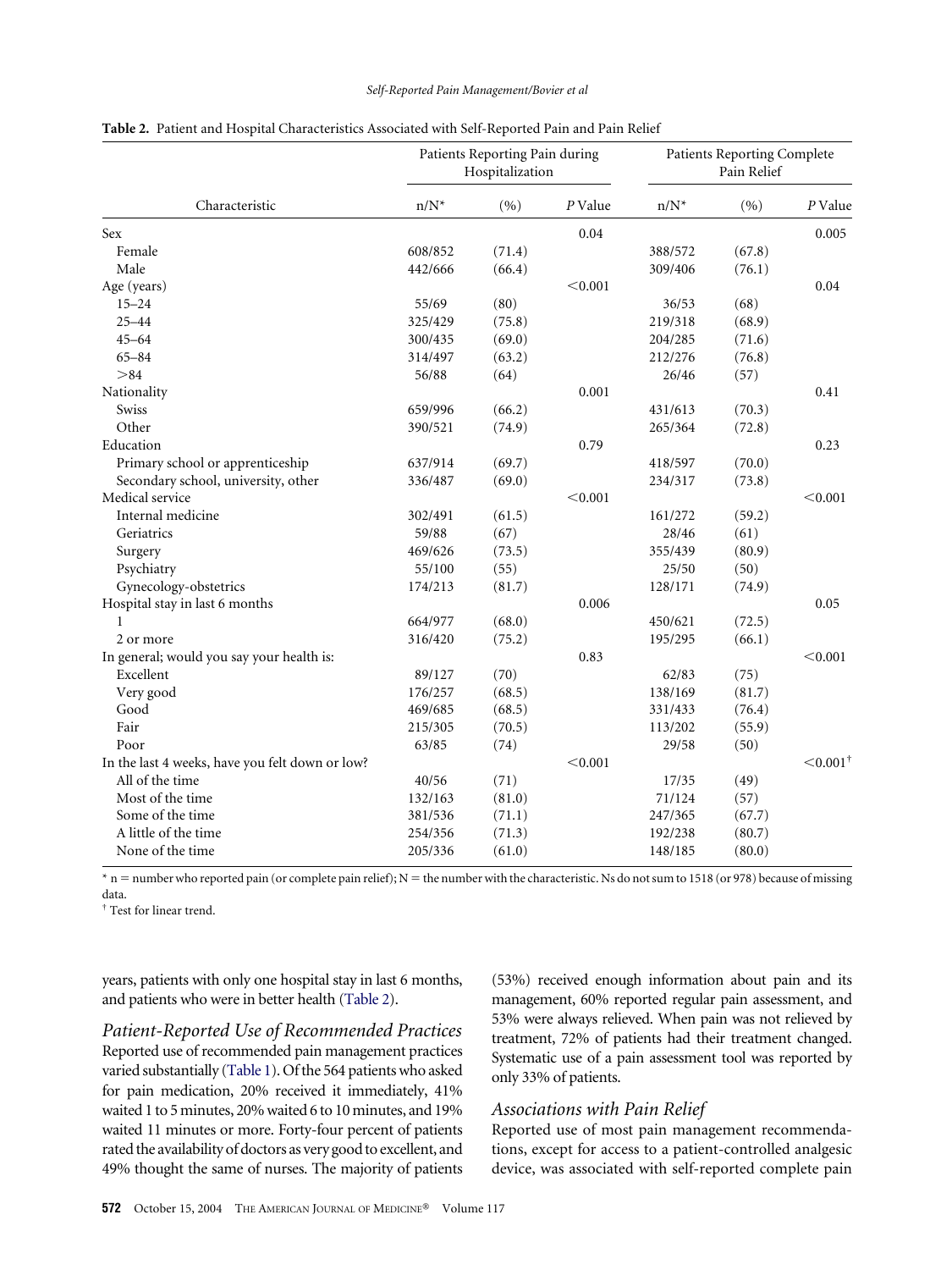|                                 | Odds   | (95% Confidence |
|---------------------------------|--------|-----------------|
| Characteristic                  | Ratio* | Interval)       |
| Availability of medical doctor  |        |                 |
| Poor                            | 1.0    |                 |
| Fair                            | 2.3    | $(0.8 - 7.0)$   |
| Good                            | 4.0    | $(1.4 - 11)$    |
| Very good                       | 5.9    | $(2.0 - 17)$    |
| Excellent                       | 11     | $(3.3 - 36)$    |
| Received information about pain | 2.8    | $(1.8 - 4.2)$   |
| and its management              |        |                 |
| (definitely vs. to some extent  |        |                 |
| or did not receive)             |        |                 |
| Regular assessment of pain (vs. | 1.8    | $(1.2 - 2.8)$   |
| irregular or none)              |        |                 |
| Treatment modification (vs. no  |        |                 |
| modification)                   |        |                 |
| Pain was always relieved        | 11     | $(5.8 - 20)$    |
| Treatment was modified          | 3.0    | $(1.6 - 5.6)$   |
| Average waiting time before     |        |                 |
| receiving a pain medication     |        |                 |
| Never asked                     | 3.7    | $(1.9 - 7.2)$   |
| $0-10$ minutes                  | 3.5    | $(1.9 - 6.6)$   |
| $>10$ minutes                   | 1.0    |                 |

**Table 3.** Medical Care Factors Associated with Self-Reported Complete Pain Relief in a Multivariate Logistic Regression Model

\* Adjusted for age, sex, general health, and type of medical service.

relief [\(Table 1\)](#page-2-0). Shorter waiting time and better availability of doctors and nurses were also associated with a higher likelihood of complete pain relief.

After adjustment for sex, age, general health, and hospital department, five medical care factors remained associated with self-reported complete pain relief, including availability of doctors, information about pain and its management, regular pain assessment, modification of treatment, and short average waiting time before receiving a pain killer (Table 3). When none of the five factors was reported, only 11% of patients noted pain relief, but when all were reported, 95% of patients did (Figure).

# **DISCUSSION**

We found that reported use of recommended pain management procedures during routine care was associated with better self-reported pain relief among hospitalized patients. A majority of patients (69%) said they had experienced pain, many of whom had inadequate pain relief. Pain relief was more common in patients who reported they had received information about pain and its management, regular pain assessment, modification of pain treatment when necessary, and short average waiting time before receiving a requested pain medication. These results confirm that several of the pain management pro-



**Figure.** Relation between the number of recommended pain management processes reported by patients and self-reported pain relief among hospitalized patients. Factors included very good or excellent availability of medical doctor; definitely received information about pain and its management; regular assessment of pain; modification of treatment or pain always relieved; never asked for a pain medication; and waiting time of 10 minutes or less.

cesses recommended by international guidelines are associated with better self-reported pain relief among patients. However, one process indicator—use of a patientcontrolled analgesic device (23)—was not associated with pain relief. We believe that process indicators associated with good outcomes are most useful for monitoring quality of care.

We also found that women, patients who reported being in poor health, and patients who felt depressed at the time of the survey were more likely to report unsatisfactory pain relief. We cannot determine whether these characteristics identify patients who are less tolerant of pain or who are less likely to receive effective analgesia in the hospital.

From the patient's standpoint, the availability of doctors and nurses appears to affect pain management. In our study, perceived availability of doctors was associated significantly with pain relief, whereas the availability of nurses was related to pain relief in univariate analysis but not after adjustment for specific medical care variables. A likely explanation is that medical care is mostly carried out by nurses, who perform regular pain assessments and respond to patients who request a pain medication. Thus, nurse availability matters because it is a requirement for successful implementation of pain management guidelines.

Previous studies suggest that a good relationship between patient and physician is linked with successful pain management [\(24,25\)](#page-5-0). For a patient, being given undivided attention and being shown empathy by one's doctor can have an analgesic effect [\(24\)](#page-5-0). Our results suggest that the availability of doctors may influence pain relief through mechanisms that were not captured by the ques